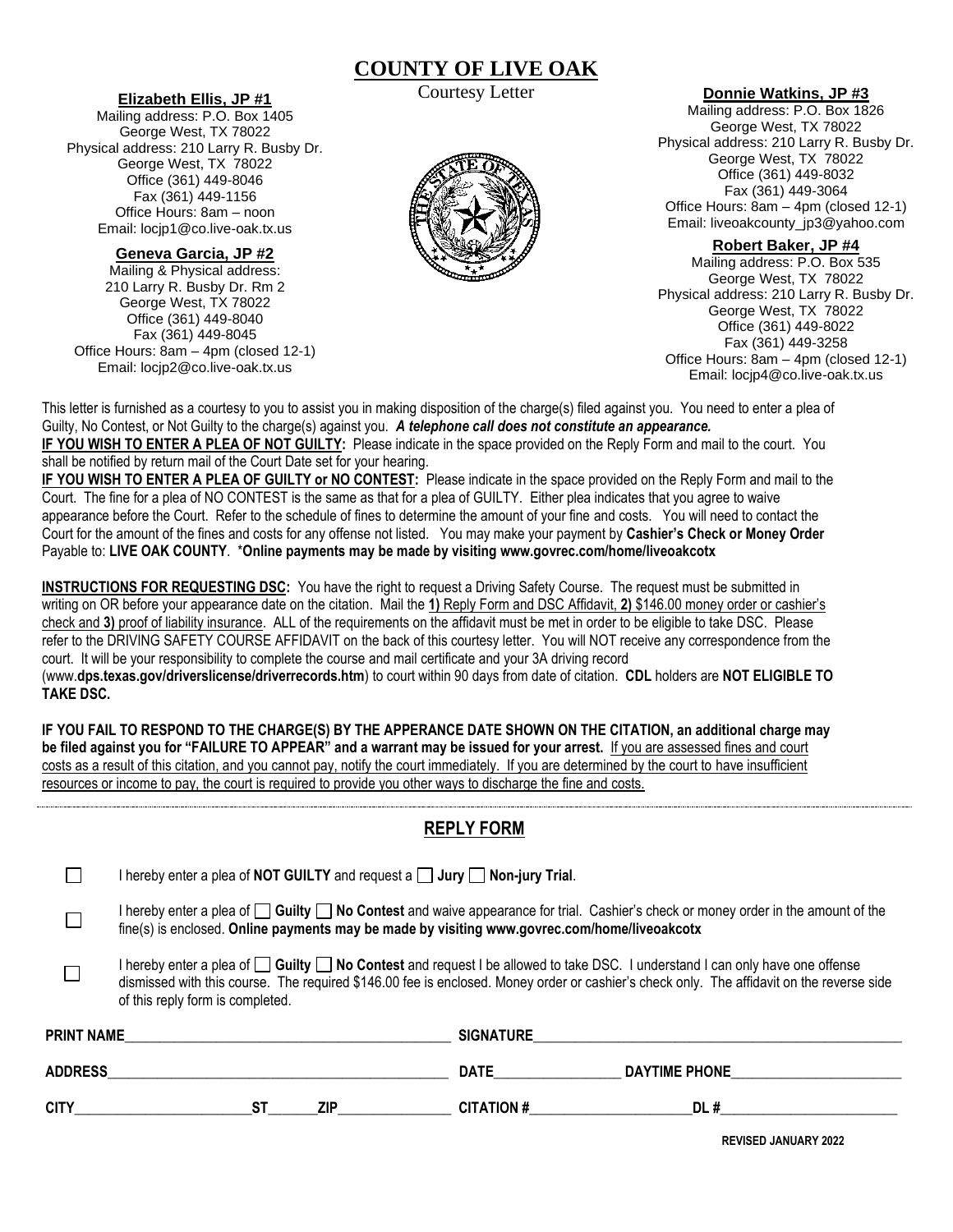# **ALL PERSONAL & BUSINESS CHECKS WILL BE RETURNED**

#### **\*\*A time payment fee of \$15.00 will be added if the total fine is not paid within 30 days of judgment\*\* \*\*Juveniles (16 and younger) must appear in person with a parent or legal guardian\*\***

**\*\*Minors (under 21) who receive alcohol related offense must appear in person\*\***

| <b>Class C License</b>                                  |    |               | SPEEDING\$4.00 per mile over the speed limit plus \$136.00 court costs |                  |
|---------------------------------------------------------|----|---------------|------------------------------------------------------------------------|------------------|
| 25 MPH or more over the speed limit                     |    | CONTACT JUDGE | <b>ALL Driver License Violations</b>                                   | 175.00           |
| No Valid Texas Registration                             |    | 175.00        | <b>Unapproved Glass Coating Material</b>                               | 175.00           |
| Display Expired License Plates                          |    | 175.00        | Defective Stop/Tail Lights; equipment defects                          | 175.00           |
| Drive / Ride Without Safety Belt                        |    | 175.00        | <b>Other Moving Violations (Without Accident)</b>                      | 175.00           |
| Allow A Van Passenger Under 17 to Ride Unrestrained     | S. | 222.00        | Other Moving Violations (With Accident)                                | 200.00           |
| Allow Child Under 8 or Under 4' 9" to Ride Unrestrained |    | 175.00        | <b>Texting While Driving</b>                                           | CONTACT JUDGE    |
| No Liability Insurance                                  |    | 275.00        | W/proof of valid insurance at time of citation                         | <b>DISMISSAL</b> |

| <b>Commercial Driver's License</b>                |  |                      | .\$4.00 per mile over the speed limit plus \$136.00 Court Cost<br><b>SPEEDING.</b> |                                               |  |                      |
|---------------------------------------------------|--|----------------------|------------------------------------------------------------------------------------|-----------------------------------------------|--|----------------------|
| 85PMH or 15 MPH over the speed limit              |  | 336.00               |                                                                                    | Overweight tire size                          |  | 220.00               |
| Over width, over height, over length              |  | 220.00               |                                                                                    | Use of window reducing matter                 |  | 220.00               |
| Pull more than one vehicle                        |  | 220.00               |                                                                                    | No annual inspection                          |  | 220.00               |
| Illegal load extension                            |  | 220.00               |                                                                                    | No DOT or fail to display DOT Cab Card        |  | 220.00               |
| No registration receipts                          |  | 220.00               |                                                                                    | Possess Unauthorized Radar Detector           |  | CONTACT JUDGE        |
| Over registered weight<br>CONTACT JUDGE           |  |                      |                                                                                    | No valid MVI Certificate                      |  | 220.00               |
| Operate unregistered vehicle                      |  | 220.00               |                                                                                    | False Log - Making A False Report             |  | CONTACT JUDGE        |
| Display wrong class license plate(s)              |  | 220.00               |                                                                                    | Hazardous material violation                  |  | 220.00               |
| Display expired license plate(s)                  |  | 220.00               |                                                                                    | Disregard official traffic device             |  | 230.00               |
| Display fictitious license plate(s)               |  | 220.00               |                                                                                    | Operate out-of-service                        |  | CONTACT JUDGE        |
| Misuse of farm registration                       |  | 220.00               |                                                                                    | No motor carrier signs on vehicle             |  | 220.00               |
| All equipment violations                          |  | 230.00               |                                                                                    | No ID signs on truck/trailer                  |  | 220.00               |
| Over 20,000 axle weight<br>CONTACT JUDGE          |  |                      |                                                                                    | Fail to maintain proof of liability insurance |  | 275.00               |
| Over 34,000 axle weight<br>CONTACT JUDGE          |  |                      |                                                                                    | Hours of service driver's violation           |  | 220.00               |
| Overweight group of axles<br><b>CONTACT JUDGE</b> |  |                      |                                                                                    | Over allowable gross weight                   |  | <b>CONTACT JUDGE</b> |
| All 2 <sup>nd</sup> Offense Weight Violations     |  | <b>CONTACT JUDGE</b> |                                                                                    | No use of seat belt                           |  | 175.00               |
| All Weight Violations Greater than 5,000 lbs      |  | <b>CONTACT JUDGE</b> |                                                                                    | All driver's license violations               |  | 220.00               |

## **DRIVING SAFETY COURSE AFFIDAVIT**

Print name\_\_\_\_\_\_\_\_\_\_\_\_\_\_\_\_\_\_\_\_\_\_\_\_\_\_\_\_\_\_\_\_\_\_\_\_\_\_\_\_\_\_\_\_\_ Offense \_\_\_\_\_\_\_\_\_\_\_\_\_\_\_\_\_\_\_\_\_\_\_\_\_\_\_\_\_\_\_\_\_\_\_\_\_\_\_\_\_\_\_\_\_\_\_\_

**1)** I do not hold a Commercial Driver's License. (CDL)

**2)** I have a valid Texas driver's license or permit.

**3)** I have not taken a driving safety course for a ticket dismissal within the past 12 months.

**4)** I have valid motor vehicle insurance. (copy is enclosed)

**5)** This violation did not occur in a construction zone with workers present.

**6)** I WAS NOT Speeding 95 mph or more; or 25 mph over the posted speed limit.

|  |  |  |  | 7) I have 90 days from the citation date to complete my DSC and send my DSC certificate (court copy) and my 3A driving record from DPS |
|--|--|--|--|----------------------------------------------------------------------------------------------------------------------------------------|
|  |  |  |  |                                                                                                                                        |

**(dps.texas.gov)** to the court for ticket dismissal.

SWORN to and SUBSCRIBED before me, this \_\_\_\_\_\_\_day of \_\_\_\_\_\_\_\_\_\_\_\_\_\_\_\_, 20\_\_\_\_\_\_\_

Notary Signature